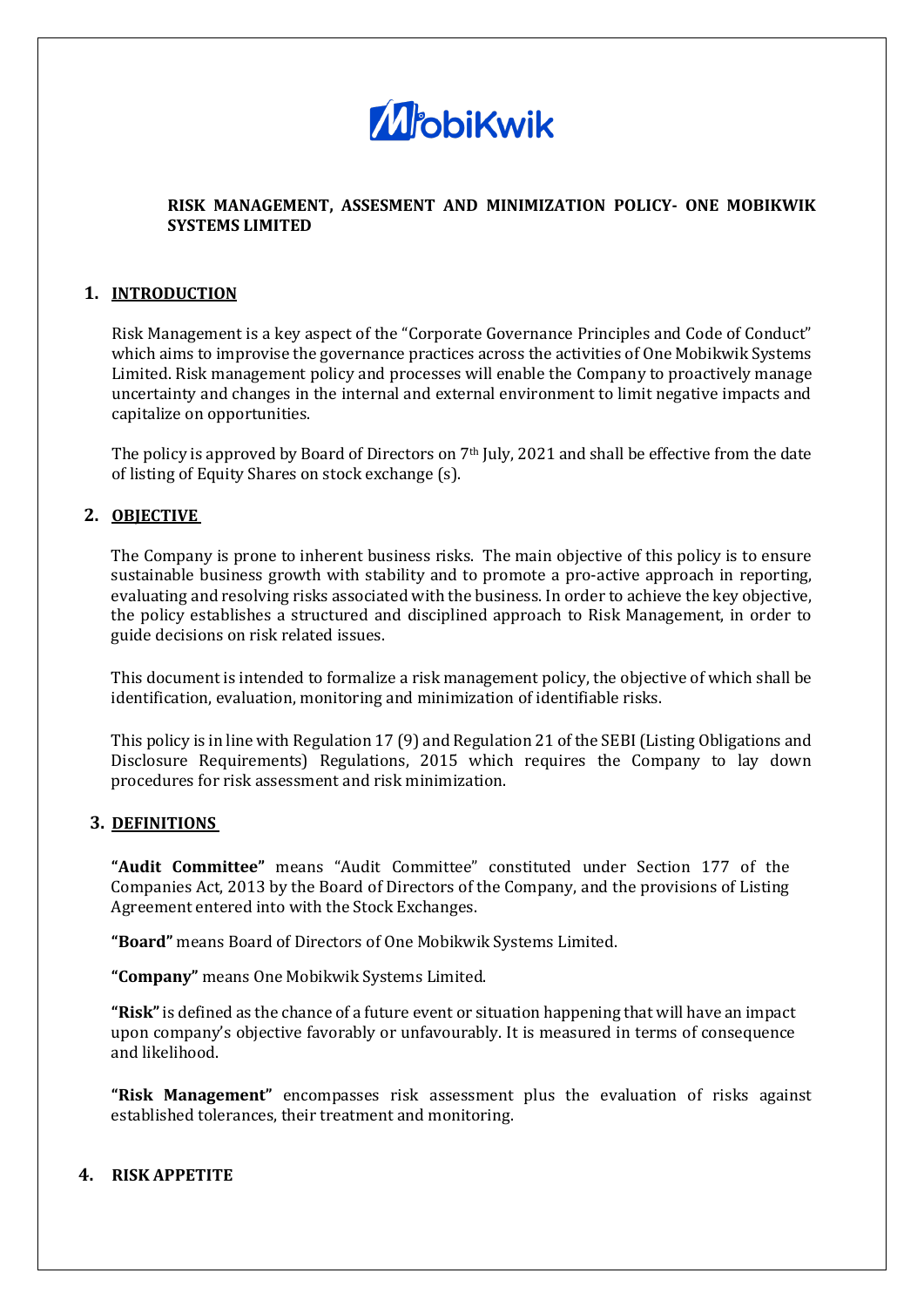A critical element of the Company's Risk Management Framework is the risk appetite, which is defined as the extent of willingness to take risks in pursuit of the business objectives.

The key determinants of risk appetite are as follows:

- i. Shareholder and investor preferences and expectations;
- ii. Expected business performance (return on capital);
- iii. The capital needed to support risk taking;
- iv. The culture of the organization;
- v. Management experience along with risk and control management skills;
- vi. Longer term strategic priorities.

Risk appetite is communicated through the Company's strategic plans. The Board and management monitor the risk appetite of the Company relative to the Company's actual results to ensure an appropriate level of risk tolerance throughout the Company.

#### **5. RISK MANAGEMENT FRAMEWORK**

Company believes that risk should be managed and monitored on a continuous basis. As a result, the Company has designed a dynamic risk management framework to allow to manage risks effectively and efficiently, enabling both short term and long term strategic and business objectives to be met.

The Company's approach to risk management is summarized as below –

#### **a) Identification of risks**

To ensure key risks are identified, The Company:

- defines the risks in context of the Company's strategy;
- documents risk profiles, including a description of the material risks; and regularly reviews and updates the risk profiles.

The Company's Risk Profile is summarized below.

### **b) Assessment of risks**

The Risk assessment methodology shall include:

- collection of information;
- identification of major risks:
- rating of each risk on the basis of : Consequence Exposure Probability
- prioritization of risks;
- function-wise exercise on risk identification, risk rating, control;
- Function-wise setting the level of responsibility and accountability.

#### **c) Measurement and control**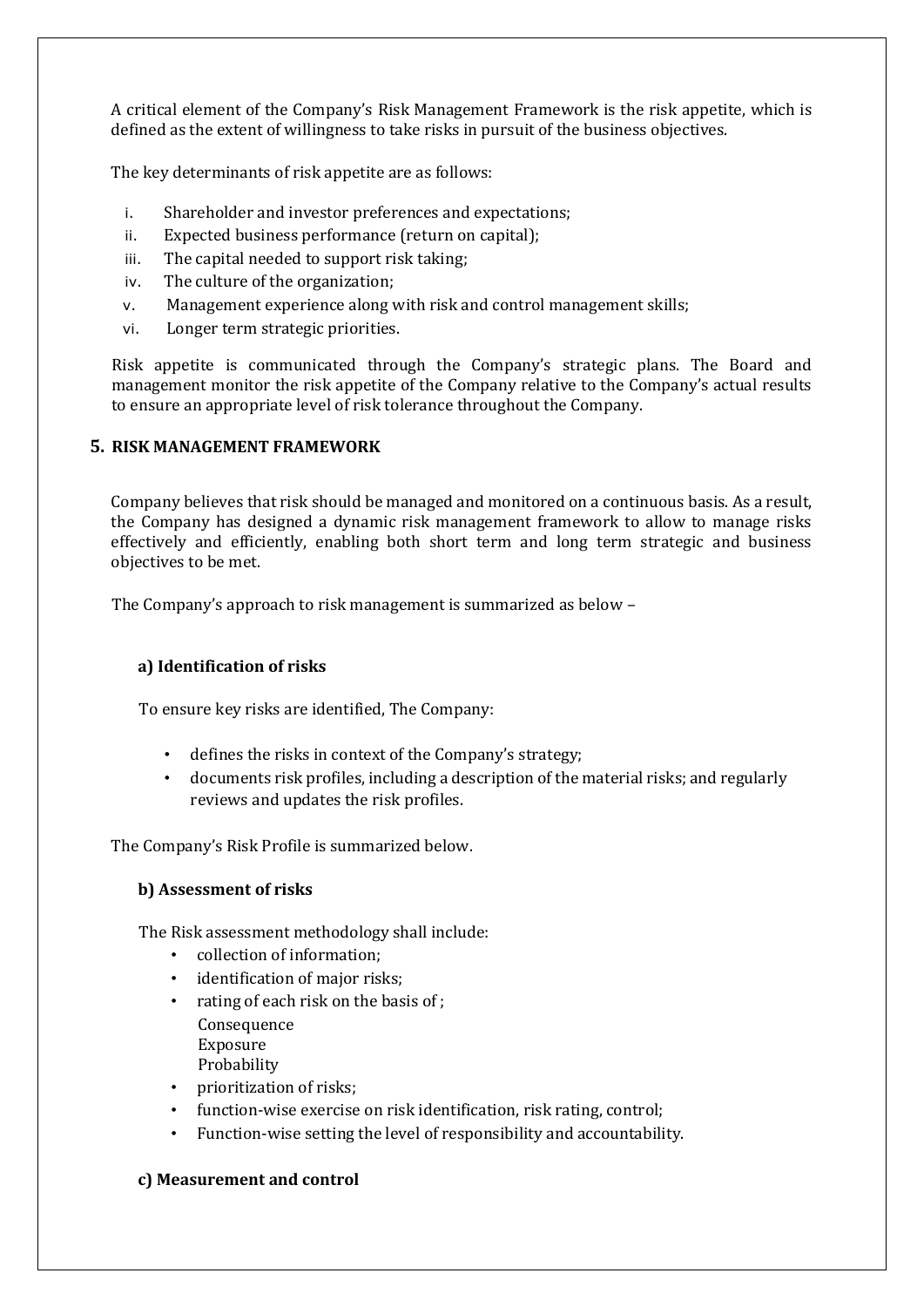Identified risks are then analysed and the manner in which the risks are to be managed and controlled are then determined and agreed. The generally accepted options are;

- accepting the risk (where it is assessed the risk is acceptable and where avoiding the risk presents a greater risk through lost opportunity);
- managing the risk (through controls and procedures);
- avoiding the risk (through stopping the activity);
- transferring the risk (through outsourcing arrangements);
- Financing the risk (through insurance arrangements).

### **d) Continuous assessment**

The Company's Risk Management Framework requires continuing cycle of implementing, monitoring, reviewing and managing the risk management processes.

### **6. RISK ROFILE**

The identification and effective management of risks is critical in achieving strategic and business objectives of the Company. The Company's activities give rise to a broad range of risks which are considered under the following key categories of risk:

#### 6.1 **Strategic Risks**

- Lack of responsiveness to the changing economic or market conditions, including commodity prices and exchange rates, that impact the Company's operations;
- Ineffective or poor strategy developed;
- Ineffective execution of strategy.

### **6.2 Financial Risks**

- Financial performance does not meet expectations;
- Capital is not effectively utilized or managed;
- Cash flow is inadequate to meet financial obligations;
- Financial results are incorrectly accounted for or disclosed; and
- Credit, market and/or tax risk is not understood or managed effectively.

### **6.3 Operational Risks**

- Difficulties in commissioning and operating a particular business;
- Unexpected increase in the costs of the components required to run a business;
- Adverse market conditions;
- Failure to meet the expenditure commitments on prospecting/marketing particular business;
- Inadequate or failed internal processes, people and systems for running a particular business.

### **6.4 Investment Risks**

• Failure to provide expected returns for defined objectives and risk such as underperforming to the stated objectives and/or benchmarks.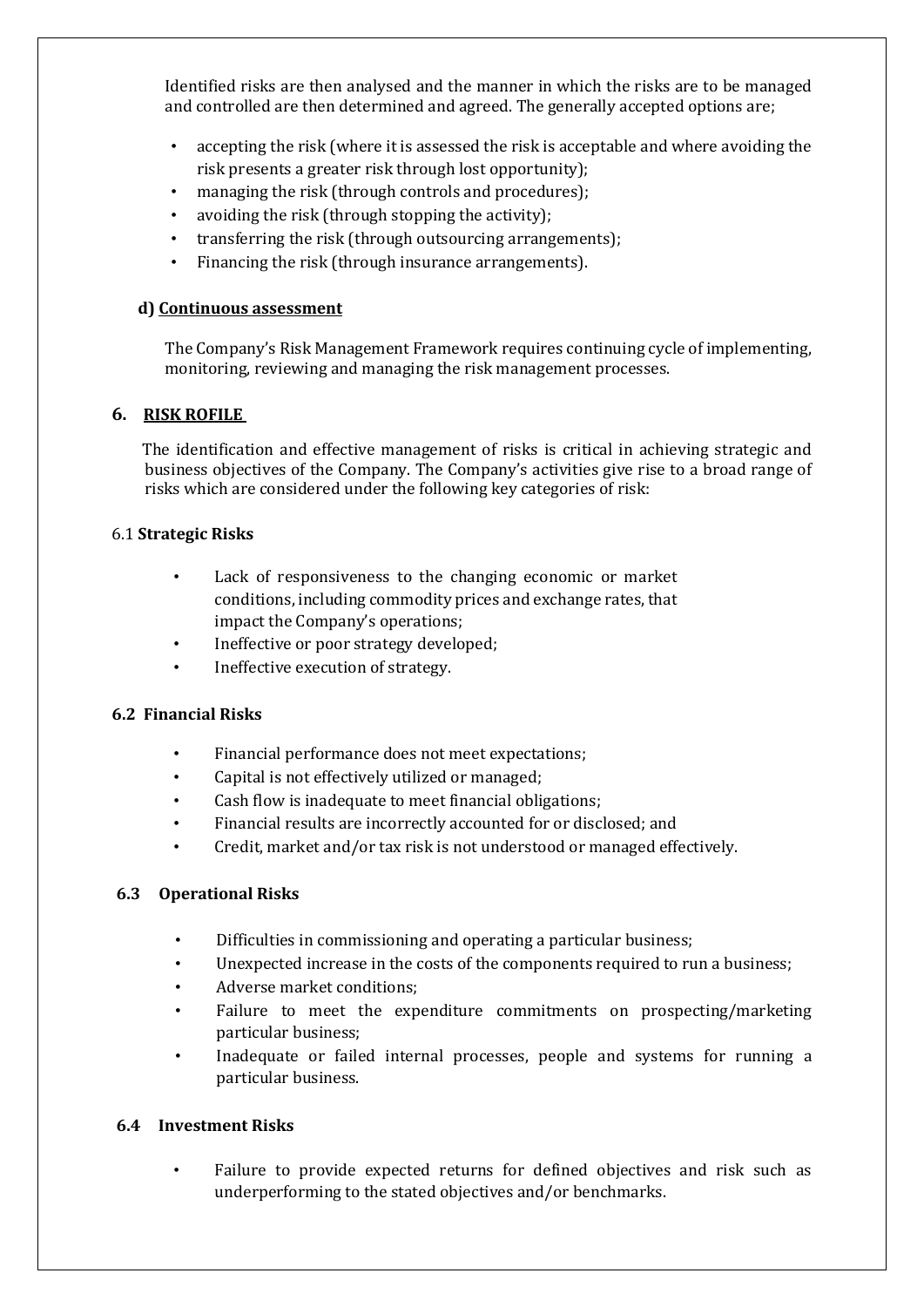## **6.5 People's Risk**

- Inability to attract and retain quality people;
- Inadequate succession planning;
- Inappropriate work culture& ethics;
- Inefficient whistle blower mechanism and;
- Inappropriate policy for woman safety at work place.

### **6.6 Legal and Regulatory Risks**

- Legal / Commercial rights and obligations are not clearly defined or misunderstood; and
- Commercial interests not adequately protected by legal agreements.

## **6.7 Compliance Risks**

• Non-conformance with or inability to comply with rules, regulations, prescribed practices, internal policies and procedures or ethical standards.

### **7. GOVERNANCE STRUCTURE**

The Company's Risk Management Framework is supported by the Board of Directors, Management and the Audit Committee.

### **a) Board of Directors**

The Board will undertake the following actions to ensure risk is managed appropriately:

- The Board shall be responsible for framing, implementing and monitoring the risk management plan for the company;
- Ensure that the appropriate systems for risk management are in place;
- Participate in major decisions affecting the organization's risk profile;
- Have an awareness of and continually monitor the management of strategic risks, financial risks, operational risks, investment risks, people's risk, legal and regulatory risks & compliance risks;
- Be satisfied that processes and controls are in place for managing less significant risks;
- Be satisfied that an appropriate accountability framework is working whereby any delegation of risk is documented and performance can be monitored accordingly;
- Ensure risk management is integrated into board reporting and annual reporting mechanisms.

### **b) Management**

• Management is responsible for monitoring and whether appropriate processes and controls are in place to effectively and efficiently manage risk, so that the strategic and business objectives of the Company can be met;.